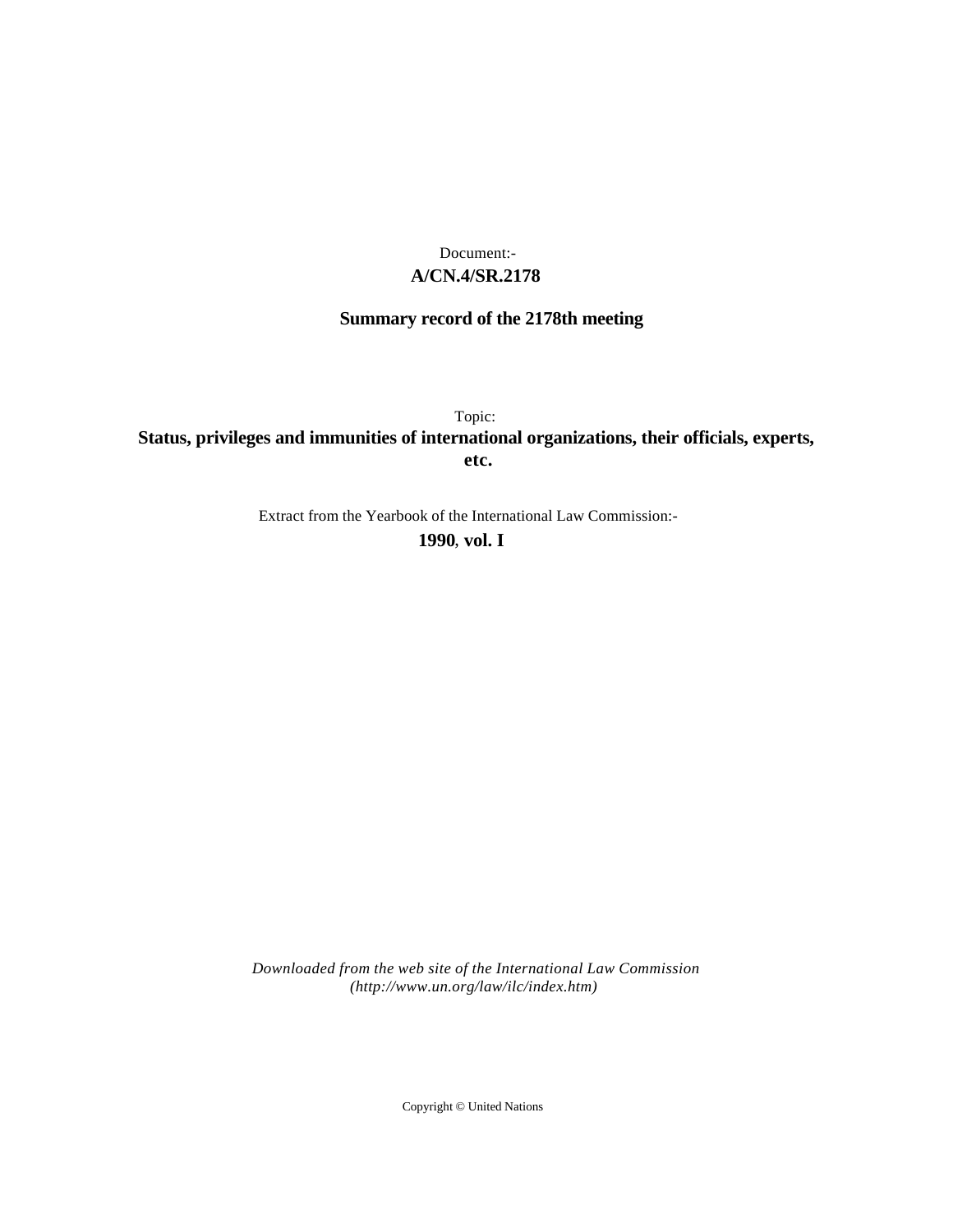the immovable property of international organizations was modelled on the régime applicable to property in the public domain and, just as the latter was regarded as inalienable under internal law and thus exempt from any possibility of expropriation, the immovable property of international organizations was not subject to expropriation. Penalties could not be imposed on international organizations, first of all because they were legal persons, but also because their particular position in relation to the State prevented the latter from taking any kind of enforcement measures against them. In short, public property was inalienable under international law just as it was under internal law.

*The meeting rose at 12.10 p.m. to enable the Working Group on the long-term programme of work to meet.*

### **2178th MEETING**

#### *Thursday, 21 June 1990, at 10 a.m.*

#### *Chairman:* Mr. Jiuyong SHI

*Present:* Mr. Al-Baharna, Mr. Al-Khasawneh, Mr. Al-Qaysi, Mr. Barboza, Mr. Barsegov, Mr. Beesley, Mr. Bennouna, Mr. Calero Rodrigues, Mr. Diaz Gonzalez, Mr. Eiriksson, Mr. Francis, Mr. Graefrath, Mr. Hayes, Mr. Koroma, Mr. Mahiou, Mr. McCaffrey, Mr. Ogiso, Mr. Pawlak, Mr. Pellet, Mr. Sreenivasa Rao, Mr. Razafindralambo, Mr. Roucounas, Mr. Sepúlveda Gutiérrez, Mr. Solari Tudela, Mr. Thiam, Mr. Tomuschat.

**Relations between States and international organizations (second part of the topic)** *(continued)* **(A/CN.4/401,<sup>1</sup> A/CN.4/424,<sup>2</sup> A/CN.4/L.383** and **A/CN.4/L.443, sect. G, ST/LEG/17)**

#### [Agenda item 8]

#### FOURTH REPORT OF THE SPECIAL RAPPORTEUR *(continued)*

## ARTICLES 1 TO 11<sup>4</sup> (continue

1. Mr. OGISO said that it was his usual practice to avoid duplication with the statements made by other members of the Commission, but he shared the grave doubts already expressed about the utility or urgent necessity of the study of the present topic, in view of the many workable instruments that were in force and were helping to solve problems between host States and international organizations concerning the status, legal

personality or privileges and immunities of the organizations. He was thinking in particular of the 1946 Convention on the Privileges and Immunities of the United Nations, the 1947 Convention on the Privileges and Immunities of the Specialized Agencies and the various headquarters agreements between host countries and the international organizations concerned. Nevertheless, he agreed that the Commission had no alternative but to complete its work on the topic, because of the mandate assigned to it by the General Assembly.

2. Another general comment related to the issue of the privileges and immunities of international organizations, on which he agreed with the view expressed by the Special Rapporteur in his fourth report that "functional requirements must be one of the main criteria . . . used in determining the extent and range of the privileges and immunities that are to be accorded to a given organization" (A/CN.4/424, para. 27).

3. With regard to draft article 1, on the use of terms, he would like some clarification concerning the expression "international organization" in paragraph 1 *(a),* as well as the term "office" in paragraph 1 *(e)* (i), notwithstanding the fact that those terms were used in the 1975 Vienna Convention on the Representation of States in their Relations with International Organizations of a Universal Character. Clarification was needed because the present draft dealt with international organizations that were rather different in character from those covered by the 1975 Vienna Convention. For example, draft article 5 provided for the legal capacity of "international organizations" in the host State and the member States. Draft article 8 provided for the inviolability of the premises of "international organizations". What, therefore, was the exact meaning of that expression, and also of the expression "international organizations of a universal character"? Were they intended to cover only those international organizations which had an independent legal personality or had the capacity to conclude international agreements? The question arose in respect of the United Nations: could the United Nations alone be described as an international organization of a universal character or could certain subsidiary organs, such as UNDP and UNHCR, or such bodies as ESCAP, which included some States outside the area of Asia and the Far East, be held to constitute international organizations of a universal character?

4. Again, what was the meaning of the term "office" in paragraph 1 *(e)* (i) of draft article 1? Did it refer solely to the headquarters of the organization or did it also cover the offices of subsidiary organs, particularly in the case of the United Nations, including offices of a temporary nature? He had in mind, for example, the field offices of UNHCR famine-relief operations and the field operations of United Nations peace-keeping forces. The Special Rapporteur appeared to intend to give different treatment to different types of organizations so far as the privileges and immunities to be extended to them on the basis of functional necessity were concerned.

<sup>1</sup> Reproduced in *Yearbook . . . 1986,* vol. II (Part One).

<sup>2</sup> Reproduced in *Yearbook . . . 1989,* vol. II (Part One).

<sup>3</sup> Reproduced in *Yearbook . . . 1985,* vol. II (Part One)/Add.I.

<sup>4</sup> For the texts, see 2176th meeting, para. 1.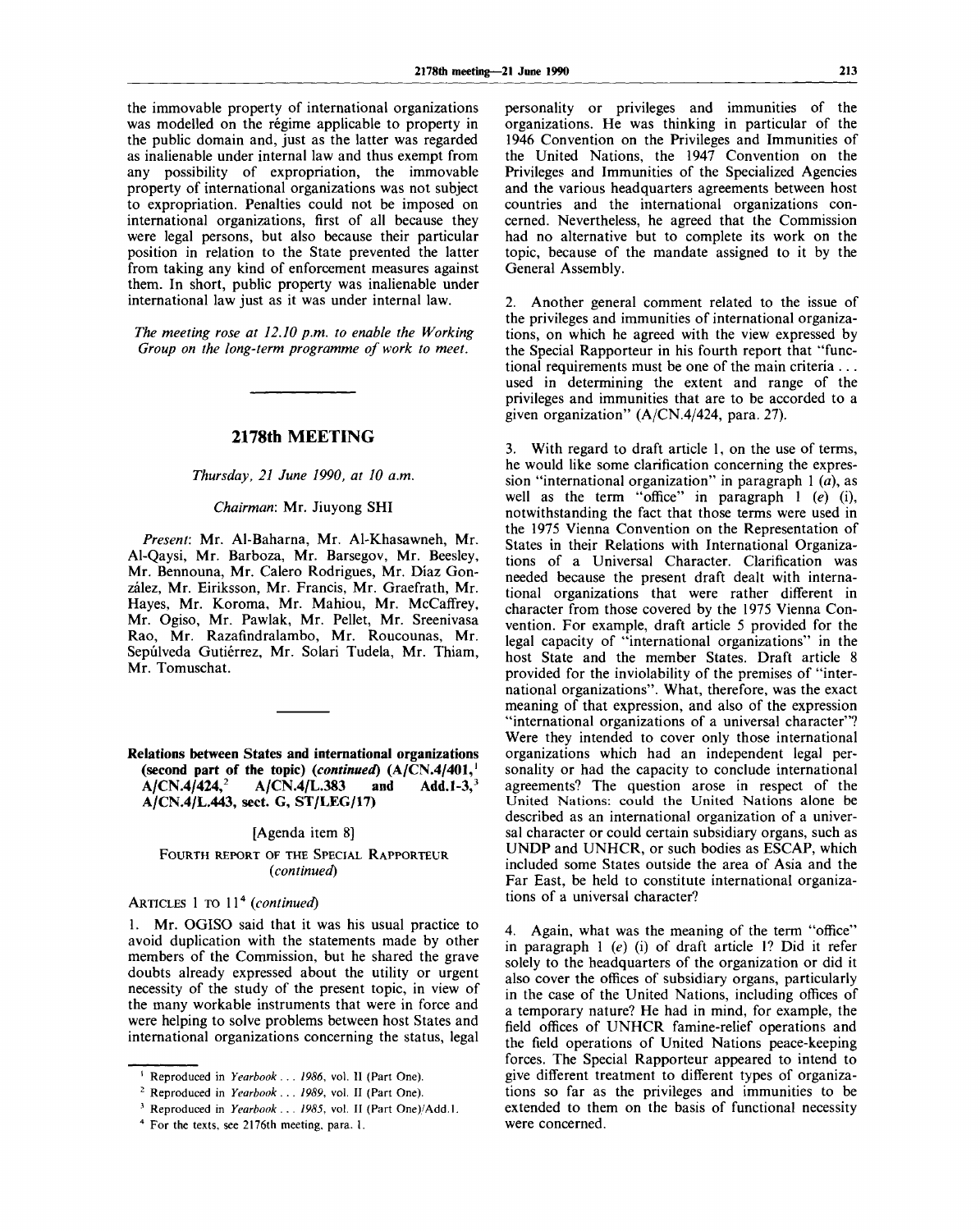5. A similar issue arose with regard to the inviolability of premises under draft article 8. Did the term "premises" cover only the headquarters of the organization or other "offices" as well? Article 8 could possibly be interpreted as allowing for different privileges and immunities to be extended to the premises of different kinds of offices maintained by the United Nations family of organizations. That question posed many practical problems, on which he would like more information from the Special Rapporteur, since he had not had the time to study the numerous headquarters agreements which could have shed some light on matters.

6. As for the other articles, he wished at the present stage to raise only one point arising out of draft article 10. The introductory clause stated: "Without being restricted by controls, inspections, regulations or moratoria of any kind" and was followed by the provision in subparagraph *(a)* reading: "International organizations may hold funds, gold or currency of any kind and operate bank accounts in any currency". That was followed by a provision in subparagraph *(b)* on the free transfer of funds, which would allow international organizations freely to "convert any currency held by them into any other currency". Those provisions would exempt an international organization from all foreignexchange regulations in the host country. He did not know wether the text of article 10 was based on some standard provision in many headquarters agreements, but such broad exemption from exchange control by the host State could surely create certain practical problems. He would therefore welcome some guidance and enlightenment from the Special Rapporteur on the practical treatment of that question in the United Nations and the specialized agencies.

7. Mr. ROUCOUNAS said that, in conformity with the tentative outline set out in his third report (A/CN.4/401, para. 31), the Special Rapporteur dealt in his fourth report (A/CN.4/424) with the privileges and immunities of international organizations. Later, the Special Rapporteur would be dealing with the privileges and immunities of officials and with those of "experts on mission for, and of persons having official business with" international organizations. Actually, the problem of experts on mission for the United Nations had been the subject of a very recent advisory opinion of the ICJ, handed down on 15 December 1989.<sup>5</sup>

8. The problem of the privileges and immunities of international organizations, because of its rapid development and diversification, was of particular interest to the Commission. Inevitably, many legal questions arose in connection with the relations between international organizations and their member States, as well as relations with non-member States. In the case of the present topic, the Commission was not called upon to engage in a discussion of theoretical issues or in consolidating the rules contained in the numerous instruments at present in force. The latter task would serve little purpose, and the Commission

should instead endeavour to detect those elements of the law of international organizations that called for expert examination. When the representatives of a Government and an international organization met to discuss and sign a headquarters agreement, both sides knew what they wanted. The position of the Commission was quite different. It should seek to analyse the real problems that had emerged in the past few decades in the matter of the privileges and immunities of international organizations, with a view to suggesting possible solutions.

9. He fully endorsed the observation by the Special Rapporteur in his third report (A/CN.4/401, para. 29) attaching particular importance to headquarters agreements. For one and the same organization there were sometimes several generations of agreements, concluded to deal with real problems as they had emerged in practice. For the United Nations, it could thus be said that there were three generations: first for New York and Geneva, secondly for Nairobi, and thirdly for Vienna.

10. While matters could be said to work smoothly for the United Nations, certain other intergovernmental organizations had run into difficulties, and even experienced serious crisis. For example, some four years earlier, the International Tin Council had exhausted its financial reserves and had had to suspend the operation of its buffer stock; as a result, a large number of legal problems had arisen, despite the existence of an article on privileges and immunities in the Sixth International Tin Agreement and of detailed provisions in the 1972 headquarters agreement between the Council and the United Kingdom. The disputes between the Council and its creditors had come before domestic courts in the United Kingdom, and the organization had invoked immunity. The courts had also gone into the question of the scope of the rights of the member States. The Court of Appeal's extensive decision merited thorough examination. For his part, he would draw attention to two elements. First, the judges had not been attracted at all by the notion of a customary international rule conferring immunity from jurisdiction on international organizations; and, secondly, they did not appear to have considered the earlier work of the International Law Commission.

11. The Special Rapporteur's observations in his fourth report with regard to the basis for the jurisdictional immunity of international organizations, namely functional requirements (A/CN.4/424, paras. 24 *et seq.),* were interesting, but one should not underestimate a trend that was gradually emerging, namely the fact that the doctrine of the absolute immunity of States from jurisdiction was losing ground. It was reflected in a passage cited by the Special Rapporteur *{ibid.,* para. 61) from the summary of practice relating to the United Nations contained in the supplementary study prepared by the Secretariat on "The practice of the United Nations, the specialized agencies and the International Atomic Energy Agency concerning their Status, privileges and immunities" (A/CN.4/L.383 and Add. 1-3). The Special Rapporteur, with the intention of avoiding generalizations, also cited the examples of ILO, FAO, IBRD and certain other organizations

<sup>5</sup>  *Applicability of Article VI, Section 22, of the Convention on the Privileges and Immunities of the United Nations, I.C.J. Reports 1989,* **p.** 177.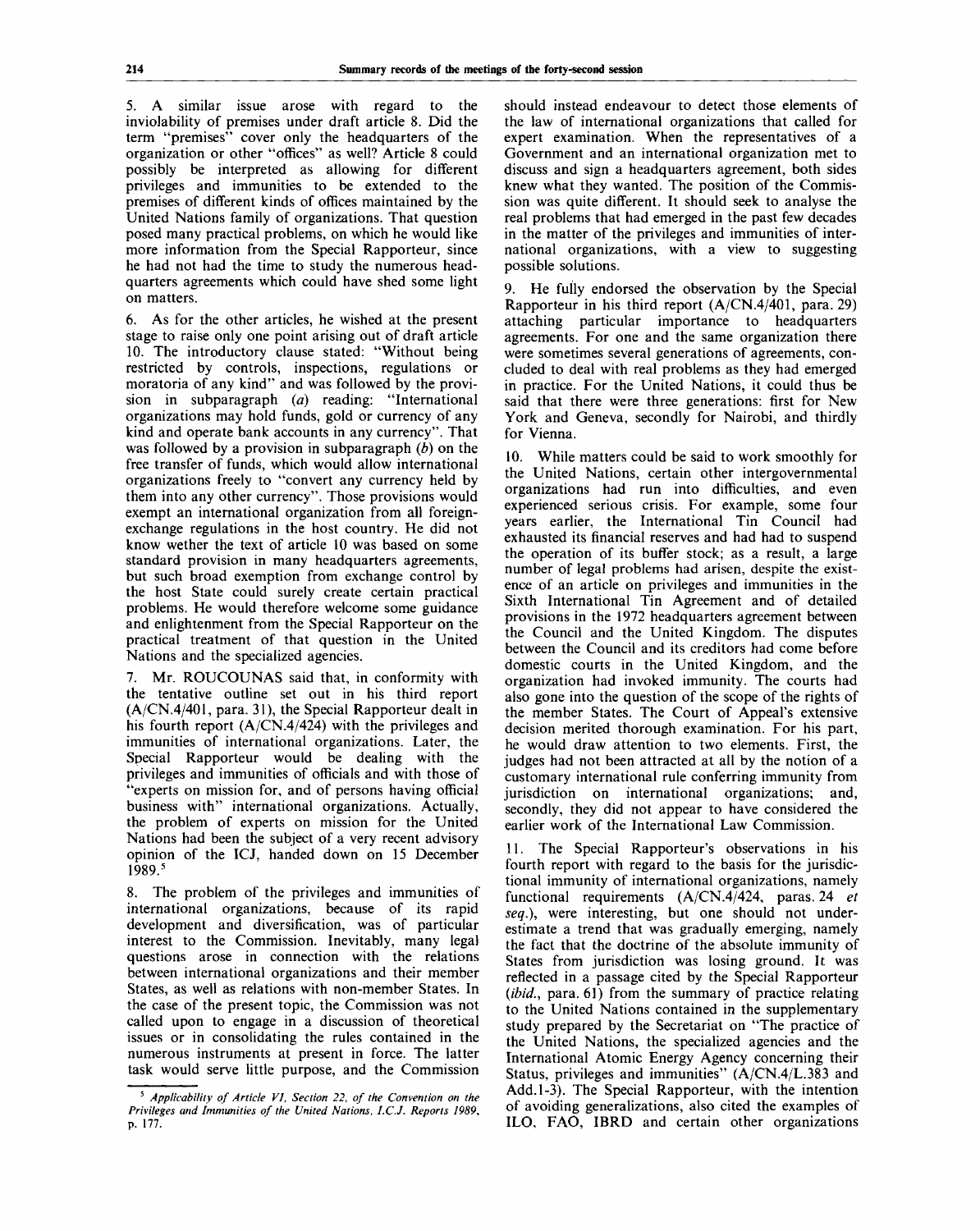(A/CN.4/424, paras. 69 *et seq.),* and the sections of the report on the inviolability of the property and premises of international organizations adopted a general approach which largely reflected the existing situation.

12. Draft articles 1 to 4 presented a degree of unity. Article 1 reproduced the language of the various codification conventions on the subject of international organizations; for instance, the words "its established practice", in paragraph  $1(b)$ , echoed a similar phrase in the 1986 Vienna Convention on the Law of Treaties between States and International Organizations or between International Organizations and were now accepted. Article 2, however, was merely stating the obvious by making the present articles dependent on acceptance by States. As for international organizations themselves, it was not clear whether it was necessary for them, too, to accept the articles, yet the Commission's aim in the draft was precisely to reinforce their international legal personality. The provision in paragraph 3 of article 2 was really an invitation to other international organizations to accept the articles. Article 3 made a prediction which could not be verified until the work was completed.

13. As to part II of the draft, on legal personality, he expressed some doubt whether the reference in article 5 to international law was appropriate.

14. Draft article 7, in part III, reproduced the wording of article II, section 2, of the 1946 Convention on the Privileges and Immunities of the United Nations. Again, draft article 10 reproduced article II, sections 5 and 6. Although he appreciated that the Special Rapporteur, as a matter of caution, was reluctant to depart from so fundamental a text, he noted that the 1946 Convention was still in force and that the Commission had not been asked to amend it. Accordingly, he hesitated to comment on it, and would welcome some clarification of the Commission's task in that regard.

15. Mr. PELLET said that, as a newcomer to the Commission, he could not conceal his surprise at the custom whereby members voiced extravagant praise of a report before proceeding to make criticisms which were often quite severe. Special Rapporteur's reports could not but be excellent. The report now before the Commission (A/CN.4/424) was no exception, and the comments on its excellence were, he felt, merely statements of the obvious. He preferred to refrain from general value judgments.

16. On several occasions, the Special Rapporteur mentioned the need to adopt a "pragmatic" approach to the subject-matter and to avoid protracted theoretical discussion. It was a troubling remark because, as both a teacher and a practitioner of international law, he personally found the interaction of theory and practice to be a source of mutual enrichment. Fortunately, the Special Rapporteur did not always adhere to the guidelines he had set himself. On several occasions he sought to develop a theory, for instance when considering the classification of international organizations or examining the fundamental rules applicable to them. Those were welcome digressions although Mr. Mahiou (2177th meeting) had rightly said that the Special Rapporteur sometimes neglected to draw the necessary conclusions from his own theories.

17. On the whole, the Special Rapporteur adhered to the functional theory of international organizations, according to which such organizations had legal personality under international law, but their legal capacity was circumscribed by the aims set out in their constituent instruments. As a consequence, they had all the powers necessary to achieve those aims, but no others. It was therefore to be expected that, in defining the powers of international organizations, the Special Rapporteur would reach the conclusions which followed logically from the functional approach. However, the provisions of articles 5 and 6, in part II of the draft, and of articles 7 *et seq.,* in part III, were drawn from existing texts and were mainly suited to the larger organizations. Moreover, if the functional theory were followed, the capacity of an international organization would be governed not by the "relevant rules" of the organization, as draft article 6 put it, but by the aims of the organization, from which it derived all necessary powers. That was perhaps a drafting problem; but the same could not be said of draft articles 7, 8 and 10, which reflected a very broad approach to the immunities enjoyed by international organizations. Their immunity from legal process was treated as absolute, except where voluntarily waived, and no waiver could extend to any measure of execution or coercion.

18. The same principle applied to the inviolability of the premises of international organizations, and to their financial assets. Admittedly, under draft article 11 the immunity could be limited "in the light of the functional requirements of the organization in question", but that was a purely voluntary restriction which did not tally with the functional theory. In his partiality for his subject, the Special Rapporteur had verged on granting virtual sovereignty to international organizations. For instance, in the fourth report, the Special Rapporteur quoted with approval the finding of the New York County Supreme Court in the *Matter of Menon* that the United Nations "holds sovereign status" (A/CN.4/424, para 62). That was quite unacceptable: States had sovereignty, but international organizations certainly did not. The Special Rapporteur went even further in paragraph 89 of the report, apparently suggesting that international organizations belonged to a higher legal order than States, and thereby raising the problems of monism and dualism. For his own part, he subscribed to the view that international organizations were no more than instruments at the service of their member States and of the aims jointly pursued by those States. For that purpose, they enjoyed a large measure of legal personality, but it did not amount to sovereignty; that was clear from the famous 1949 advisory opinion of the I.C.J.<sup>6</sup>

19. His conclusion was that the legal personality of international organizations must be of a functional order, in other words it must be such as to justify,

<sup>6</sup>  *Reparation for Injuries Suffered in the Service of the United Nations,* Advisory Opinion of 11 April 1949, *I.C.J. Reports 1949,* p. 174.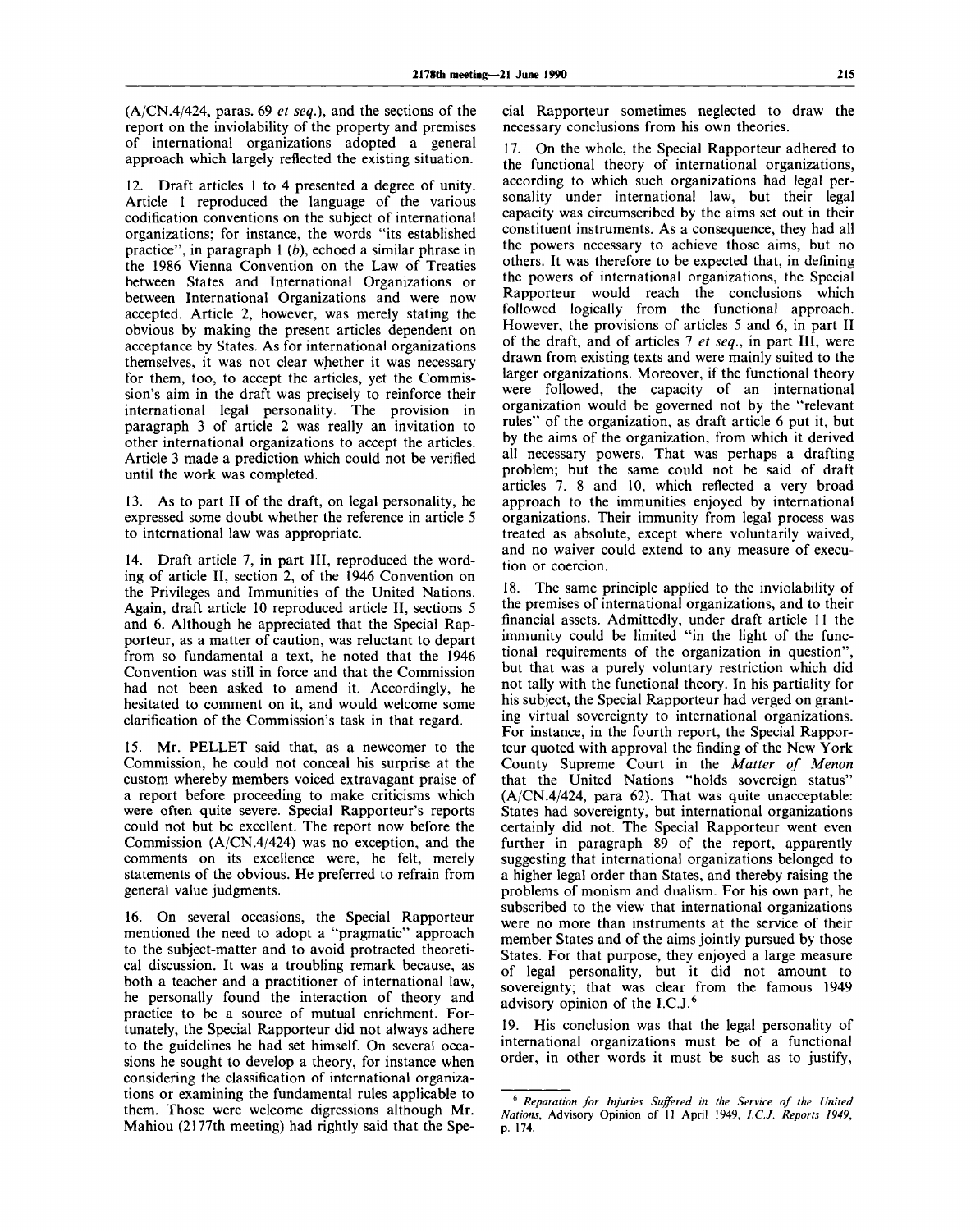wholly but exclusively, the powers they needed in order to fulfil the purposes set out in their constituent instruments. Draft articles 6 and 7 should be modified accordingly. As for draft article 5, he agreed with other members of the Commission that it would be advisable to draw a distinction between the legal personality enjoyed under international law and that enjoyed under internal law. The two types of personality, and their consequences, should be dealt with in separate articles. Secondly, in the light of the functional theory he wondered why the only capacity mentioned in article 6 was the capacity to conclude treaties. Mention should also be made of the capacity to contract and to acquire property, the right of legation and the capacity to act in legal proceedings, such as arbitration proceedings. The same remarks applied to draft articles 7 to 10. Undoubtedly, it would be necessary in some respects to discard or adapt traditional solutions to certain problems. Mr. Calero Rodrigues (2177th meeting) had argued that draft articles which differed markedly from existing instruments were unlikely to be accepted. Personally, he did not wholly agree and, like Mr. Tomuschat (2176th meeting), thought that a coherent draft which filled the existing gaps and solved real problems would be welcomed.

20. If international organizations were to have sweeping powers that could be limited only by an express waiver on their part, he wondered who would determine the privileges and immunities of any particular organization. The organizations themselves were prone to seek considerable extensions of their privileges and immunities. The Commission should provide for a procedure whereby such questions could be resolved, for example "binding advisory opinions" similar to those resulting from the review proceedings of international administrative tribunals.

21. On the question of immunity from jurisdiction, he feared that serious denials of justice could occur if, for example, an international organization was able to resist the submission of a dispute to a national court and there was no international tribunal competent to resolve it. As the Special Rapporteur had pointed out, organizations sometimes referred disputes arising from contracts to arbitration. The boldest solution would be to establish an international tribunal or to institute a procedure for binding advisory opinions. Whatever the solution chosen, some form of binding dispute-settlement machinery must be set up.

22. Mr. FRANCIS, referring to a remark made by Mr. Calero Rodrigues at the previous meeting, said that the first part of the topic could not have been designated differently since it had dealt with a variety of situations arising in the relations between States and international organizations. As to the second part of the topic, it would not be an injustice to the original intention if the Drafting Committee, subject to the agreement of the General Assembly, included the wording suggested by Mr. Calero Rodrigues (2177th meeting, para. 47).

23. Commenting on the amount of theoretical discussion in the fourth report  $(A/CN.4/424)$ , he said that he welcomed the analytical treatment of international organizations and thought it was the Special Rapporteur's right to include in his report whatever subjectmatter he deemed appropriate. It was important, however, to avoid extending the scope of topics; otherwise States might be reluctant to accept any convention which emerged. Significant changes in State practice should, of course, be mentioned in the Special Rapporteur's study.

24. Mr. Calero Rodrigues had referred to the scope of the 1975 Vienna Convention on the Representation of States in their Relations with International Organizations of a Universal Character. In the 15 years that had elapsed since 1975, there had been in all 24 ratifications of the Convention, 17 in the 1970s and 7 in the 1980s not a very encouraging record. Moreover, only two Western European States, the Holy See and Turkey, had signed the Convention, and neither had ratified it. In those circumstances, the Commission should be wary of extending the scope of the draft articles except on the basis of State practice, which should include the practice of developing countries.

25. The immunity of international organizations in their relations with States was, in his opinion, virtually absolute. The Special Rapporteur had distinguished between immunity for *acta jure imperii* and for *acta jure gestionis;* but he had not mentioned that the United Nations was not, apparently, taxed on rental income from private enterprises operating in its premises, such as Lloyds Bank and Chemical Bank. That was a good example of a type of immunity which was enjoyed by international organizations but would not be available to States.

26. With reference to Mr. Pellet's remarks on the *Matter of Menon* case *(ibid.,* para. 62), he was delighted with the finding of the New York County Supreme Court and did not agree that it was tantamount to treating the United Nations as a sovereign entity. What it meant was that the United Nations, and other international organizations, enjoyed very considerable immunity.

27. In paragraph 1 *(b)* of draft article 1, the word "relevant" should be deleted in order to ensure uniformity of language with both the 1975 Vienna Convention on the Representation of States and the 1986 Vienna Convention on the Law of Treaties between States and International Organizations or between International Organizations. He did not particularly favour the reference to "membership and responsibilities" in paragraph  $1$  (c), but had found that the same concept appeared, albeit in a different formulation, in the two Conventions he had just mentioned.

28. In draft article 2, paragraph 1, the words "when the latter have accepted them" could well be deleted. It was important to note that, in Geneva, the host country to the United Nations Office was not a Member of the Organization.

29. With regard to part III of the draft, on property, funds and assets, he agreed with Mr. Al-Baharna (2176th meeting) that article 7 should deal with real estate separately from funds and assets. Similarly, in article 8 there should be a reference to the inviolability of the property, and not only the premises, of interna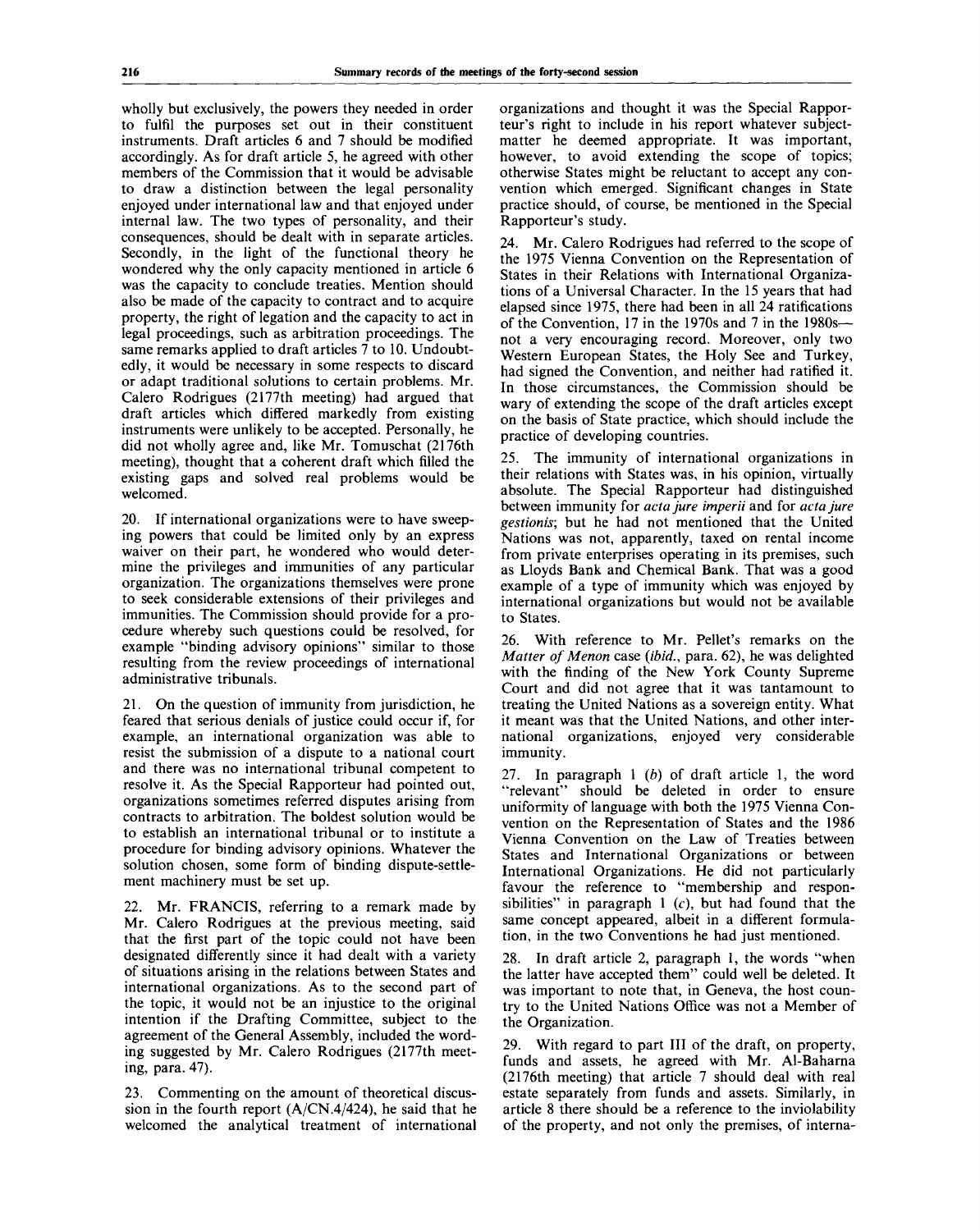tional organizations. Property could be dealt with in a separate paragraph of the article.

30. In conclusion, he considered that the draft articles could be referred to the Drafting Committee.

31. Mr. MCCAFFREY thanked the Special Rapporteur for a helpful fourth report (A/CN.4/424), which identified the relevant issues, and for persevering in a virtually thankless task, at least in terms of the interest shown in the topic. In future, however, the Special Rapporteur might also wish to survey some of the relevant doctrine, treaty practice and judicial decisions in the matter.

32. He agreed entirely with Mr. Calero Rodrigues (2177th meeting) about the nature of the Commission's work in the present instance. The fact that the Commission was more or less saddled with the topic did not, however, mean that it had to give short shrift to other topics in order to pay some attention to it. His suggestion, therefore, was that a decision should be taken to suspend further work on the topic until the Commission had completed the second reading of at least two of the other topics on its agenda. One of the Commission's problems was that it was expected to make progress on each topic on its agenda at every session. As a result, the quality of its work suffered, and it ended up trying to consider in the Drafting Committee articles that had been discussed in the plenary Commission one, two or even three years before. If the topic were shelved, work on other topics could move forward in a somewhat more orderly fashion.

33. The Commission was faced with the dilemma of having to steer a course between Scylla and Charybdis—between the 1946 Convention on the Privileges and Immunities of the United Nations, from which it could not deviate in any way, and other "lesser" international organizations of a universal character for which the privileges and immunities of the United Nations were simply not appropriate. He saw no way out of the predicament unless the Commission abandoned ship or changed its tack radically—and he was not even sure that the latter course would be of much help.

34. He agreed that the title of the topic might appropriately be changed to "Privileges and immunities of international organizations and their officials", in order for it to reflect the subject of the draft more closely. As to specific draft articles, it would have been helpful for the Special Rapporteur to add comments giving some explanation of why certain terms had been used. It was necessary, in his view, to explore in greater depth which existing international organizations should be contemplated by draft article 1 and to have a clearer understanding of the categories of as yet non-existent international organizations that should also be covered. Paragraph 1 (c), in particular, required clarification in that regard, especially in the light of the suggestion that the expression "international organization" be defined, in paragraph 1 *(a),* as an organization that was "open" to membership by any State. While he experienced no difficulty with that suggestion in the abstract, he was not certain that functional necessity dictated that organizations consisting of 10 or fewer States, to which

reference had also been made, should have the same kind of sweeping privileges and immunities as did the United Nations.

35. It had been suggested that the words "when the latter have accepted them", in paragraph 1 of draft article 2, should be deleted, on the ground that they would imply that the draft set forth some kind of overriding rules that could affect the interpretation of existing instruments. In his opinion, however, those words were essential for the acceptability of the draft articles as a whole.

36. Articles 5 and 6 of part II of the draft, on legal personality, could be combined. In the first sentence of article 5, he wondered what the significance was of the word "shall". Did it reflect an intention that "henceforth" international organizations would enjoy legal personality? The word "shall" was a little out of place and could be deleted. Again, he was not clear about the precise significance of the reference in the same sentence to the enjoyment by international organizations of "legal personality under international law", which was a matter that should be governed by the criterion of functional necessity. Possibly that provision could be qualified by adding the words "to the extent provided by their constituent instruments". Also, he wondered whether subparagraph *(c)* did not in effect call into question Article 34, paragraph 1, of the Statute of the ICJ. Was it being suggested that international organizations should have the right to sue and be sued before that Court? If so, that would indeed be going very far.

37. He would further suggest that the title of part III of the draft, "Property, funds and assets", should be amended to reflect the subject-matter more clearly, namely jurisdictional immunities, the status of premises, and freedom to transfer funds and other assets. It might in fact be advisable to divide part III into two, or even three, chapters, with article 10 forming a chapter on its own.

38. Draft article 7 should indeed be aligned with the draft articles on jurisdictional immunities of States and their property, at least in so far as the basic methodology and terminology were concerned. He was not, however, entirely convinced by the Special Rapporteur's arguments in the report (A/CN.4/424, paras. 24- 33) concerning the basis for immunity from legal process, which was an extremely restrictive concept, at least under English law. In the first place, he did not see why it was "undeniable" that some degree of immunity from legal process "must" be granted, as the Special Rapporteur maintained *(ibid.,* para. 24). He could conceive of international organizations of a universal character that might, for functional reasons, require no jurisdictional immunity. Even if "some" degree of immunity "must" be granted, it was a *non sequitur* to argue that international organizations should enjoy greater immunity than the States that formed them. Admittedly, jurisdictional immunities of an extraordinary nature might have to be conferred upon a certain special class of international organizations— "super" international organizations, as it were—but the functional approach itself seemed to dictate that the Commission should try not to generalize something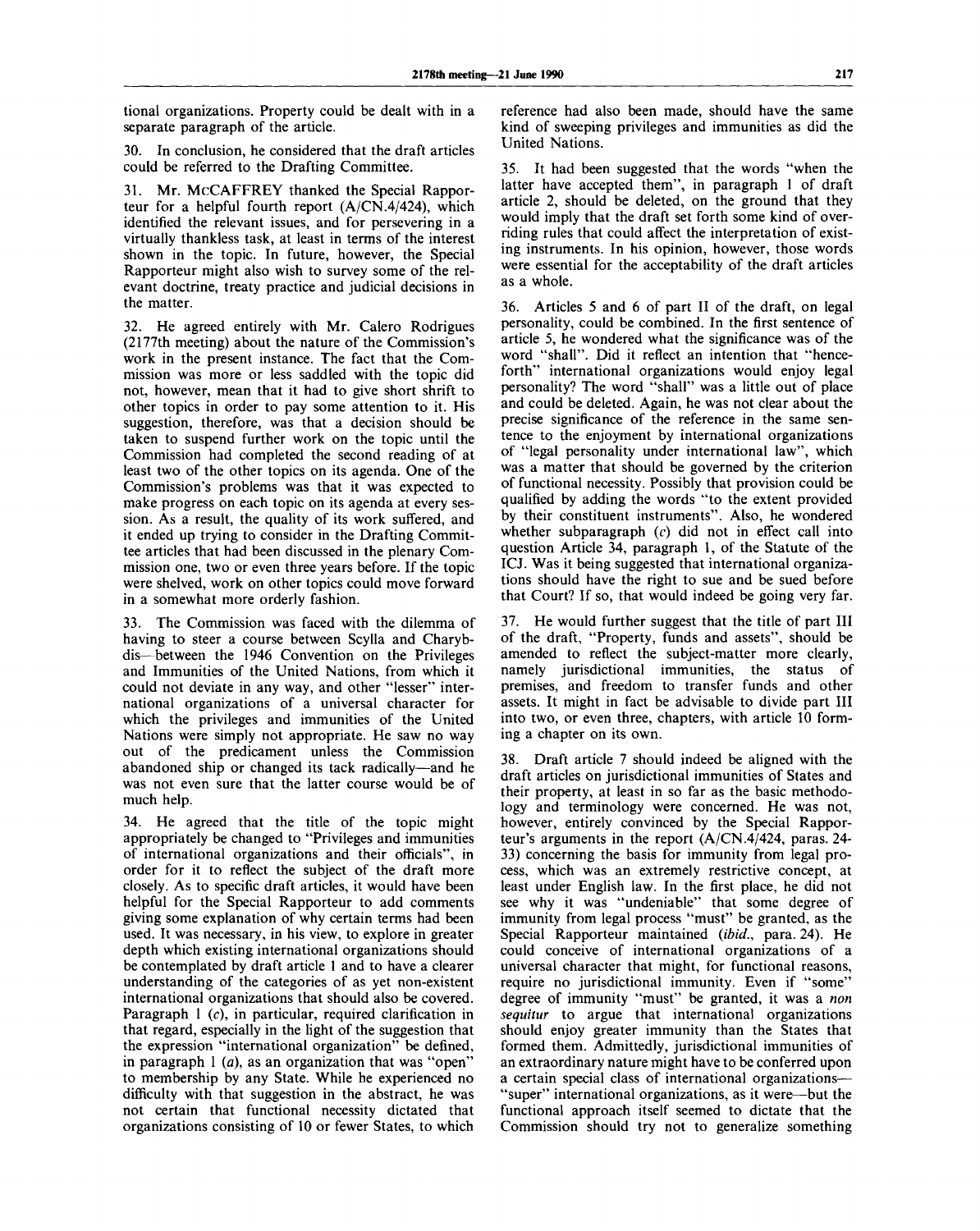that was uniquely necessary in the case of those "super" organizations.

39. He would therefore concur that the whole concept of functional necessity was in essence a relative and not an absolute one. In other words, what was necessary for one international organization was not necessary for another. In that connection, he also agreed that the sweeping dictum of the New York County Supreme Court in the *Matter of Menon {ibid.,* para. 62) was rather alarming. He would, however, point out that that had been a decision of a lower trial court, whose jurisdiction was limited to family matters. Moreover, had the decision in question been delivered after the United States *Foreign Sovereign Immunities Act of 1976,* the court might have moderated its terms. In his view, the rule with regard to jurisdictional immunities had more aptly been stated by the European Committee on Legal Co-operation, as set forth in the report *(ibid., para.* 111), than in draft article 7, and his conclusion was reinforced by Mr. Roucounas's account of the experience of the International Tin Council. The fact that certain agreements, such as the 1946 Convention on the Privileges and Immunities of the United Nations, went beyond that restrictive approach should not give rise to any problem, since there was obviously no peremptory norm of international law, and a saving clause, such as that set forth in draft article 4, would preserve such regimes.

40. The concept and meaning of inviolability as used in paragraph 1 of draft article 8 should be spelt out in greater detail. Once again, he doubted that there was the same functional need for inviolability in the case of the premises of an international organization as there was in the case of the premises of an embassy or other mission of a State.

41. He agreed that draft article 9 should be extended to cover other offices or premises of international organizations. Draft article 10 seemed to go beyond functional necessity, at least for some international organizations.

42. Obviously, it was not possible to call into question the provisions of the Convention on the Privileges and Immunities of the United Nations, but draft article 4 appeared adequate to preserve that régime as well as the régime established under other agreements which might go further than, or not as far as, the present articles. He therefore thought that draft article 11 was unnecessary, in view of the terms of article 4.

43. Mr. BARSEGOV thanked the Special Rapporteur for his fourth report  $(A/CN.4/424)$ , which reflected a deep understanding of the problems inherent in the topic. Considering the wide variety of international organizations already in existence, the fulfilment of the task at hand required a synthesis of the diverse practice in the field. The Special Rapporteur had succeeded in taking account of the comments made in the Commission and in the Sixth Committee of the General Assembly. Current changes in the world were opening up new prospects for the development of international organizations and the strengthening of their role, notably in economic and political affairs. There were also new perspectives for the development of international organizations which were difficult to anticipate. During the discussion, concern had been expressed that the aim of the work on the topic was not quite clear. The task of progressive development and codification of international law did not exclude a review of existing rules, where necessary. However, he could not agree to the one-sided approach whereby existing rules would be reviewed only in such a way as to weaken the rights, immunities and privileges which international organizations enjoyed, particularly at a time when their importance was growing.

44. At the outset, the Commission had decided to avoid theoretical discussions as far as possible and the Special Rapporteur had been successful in that respect, since the definition of an international organization in draft article 1, paragraph 1 *(a),* confined itself to saying that the expression "international organization" meant an intergovernmental organization of a universal character. However, as Mr. Hayes (2176th meeting) had rightly pointed out, theoretical issues could not be avoided and would have to be faced later. In fact, the Commission was already confronted by such issues as the nature of the privileges and immunities of international organizations. Further theoretical issues arose in regard to the specific nature of the legal personality and capacity of an international organization as a subject of international law.

45. As to the draft articles themselves, paragraph 1 *(c)* of article 1 should be made more precise. First, since the membership of an international organization could hardly be anything other than international, it was of little use as a criterion in defining such an organization. Secondly, the word "responsibilities" was inappropriate and should perhaps be replaced by another term, possibly "functions", as had been suggested by other members of the Commission. Thirdly, the reason for making specific reference to IAEA was not sufficiently clear. He assumed that the Special Rapporteur's intention had been to refer to different types of international organizations, but, in his view, the expression "international organization" could be defined in a descriptive way rather than in an illustrative manner through specific examples.

46. Draft articles 3 and 4 also lacked precision, notably in regard to the relationship between the present articles and the constituent instruments of existing organizations and international agreements already in force.

47. The subject-matter of draft articles 5 and 6 would, more than other provisions, require further research. He could not agree to the proposal that the references to international law and internal law in article 5 be omitted, lest the article should become completely meaningless. Furthermore, in the report, the correlation between the concept of an international organization as a legal person and that of an international organization as a subject of international law was somewhat difficult to grasp. The difference between the concept of legal personality under international law and that of legal personality under internal law was not clear. At any rate, the reference in article 5 to the internal law of member States, on an equal footing with international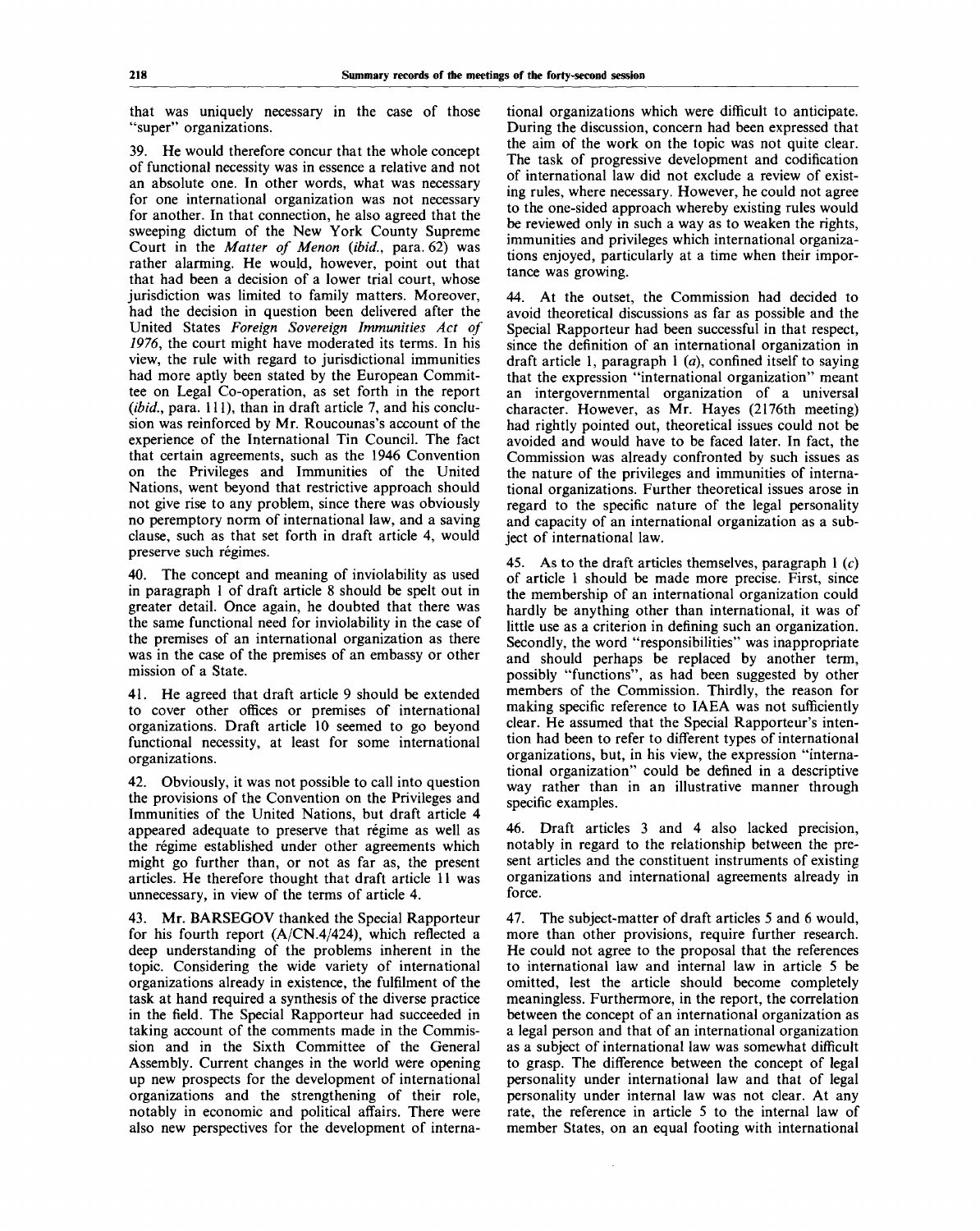law, was inappropriate. The legal personality of an international organization should be regarded as a reflection of the legal capacity conferred upon it under international law and international agreements: hence the crucial significance of the constituent instruments of individual organizations. Stronger emphasis must accordingly be given to that point in the draft articles. Indeed, States establishing an international organization conferred legal capacity, i.e. capacity to have rights and duties and to participate in the elaboration, adoption and application of rules of international law, but also specific functions for the protection of the law. By adopting constituent instruments of international organizations, States established new subjects of international law which, together with them, performed legislative functions and functions relating to law enforcement and the protection of the law in the sphere of intergovernmental relations. Consequently, the subsequent existence of international organizations no longer depended on the positions of individual States, but on the agreement of all the member States. The question of the internal law of an individual State in relation to the establishment of the legal personality of an international organization therefore called for further consideration.

48. Although the justification for the immunities of international organizations given in paragraph 33 of the report was not exhaustive, the Special Rapporteur's arguments on the subject were convincing. In particular, international organizations did not possess means of defence inherent in States as sovereign entities. The rationale for the immunity enjoyed by international organizations was that they, unlike States which pursued their own interests, acted in the interests and on behalf of all States. As pointed out by the Special Rapporteur, the extent of an international organization's privileges and immunities should primarily depend on its objectives and functions. In that respect, the classification of international organizations would be important in settling the issues covered by articles 7 to 11 of part III of the draft, whose title, "Property, funds and assets", was inappropriate, as had already been pointed out.

49. There were no valid grounds for juxtaposing the immunities of international organizations and those of States, and fears that international organizations would enjoy greater immunities than individual States were unfounded. Yet that did not imply that the interests of individual States could be violated through the granting of absolute immunity to international organizations. It was equally obvious, however, that the interests of a community of States should not be violated either. Actually, recognition of the immunities of international organizations in accordance with their respective functions would ultimately be in the interest of States themselves, as members of the international community.

50. Furthermore, the emergence of new types of international organizations dealing directly with productive activities such as mining, processing and distribution of minerals from the sea-bed, as part of the common heritage of mankind, and other organizations vested with certain features of supranationality called for more extensive immunities and privileges, in accordance with their duties and functions. International organizations such as the International Sea-Bed Authority were bound to be in possession of confidential commercial information, a fact which must obviously be taken into account in dealing, for example, with the question of the inviolability of premises, the subject of draft article 8. In that connection, although he had no doubts in principle about the substance of draft article 9, since international organizations must obviously not be used for purposes incompatible with their functions, it did raise certain issues with regard to the way in which the principle of inviolability should be applied, the extent of application and the meaning of the concept itself.

51. The text of draft article 10 might not need to be changed, yet the nature of the controls referred to must be clarified. The reference was presumably to controls exercised by the host country, not the member States, on the basis of the relevant constituent instrument.

52. In his opinion, the proposed texts could serve as a starting-point for further work on the draft articles.

53. Mr. SOLARI TUDELA congratulated the Special Rapporteur on a clear fourth report (A/CN.4/424) which reflected a detailed study of both practice and doctrine, while demonstrating the importance of the topic.

54. It had been said that all that was involved was an exercise in codification: the relevant norms already existed, there was nothing to add to them, and States would not accept anything new. A comparison had also been made between the present topic and the topic concerning the status of the diplomatic bag, in which it had proved necessary to refer back to existing norms after it had been decided that no distinction could be made between the diplomatic bag and the consular bag. He could not agree with that view, as there were situations for which the Commission must legislate. Only recently, the Security Council had had to move from New York to Geneva, with all that that had entailed in terms of the transfer of staff and documentation, because the headquarters agreement between the United Nations and the host country had not been interpreted by that country in such a way as to allow the normal operation of the Security Council when Yasser Arafat had wished to address the Council. It was perhaps a function of the draft articles under consideration to solve that kind of problem.

55. In addition, the comparison with the topic concerning the diplomatic bag did not seem to be relevant. He was not disputing the fact that a régime covering the diplomatic bag and consular bag was necessary, for there was a whole series of disparate norms to be codified. None the less, it had to be recognized that, with developments in means of communication, the diplomatic bag had lost some of its importance in recent years and would inevitably continue to do so. The position with regard to international organizations was different: those organizations had assumed considerable importance, and would do so increasingly in the future. A convention of the kind under discussion was therefore of the utmost importance.